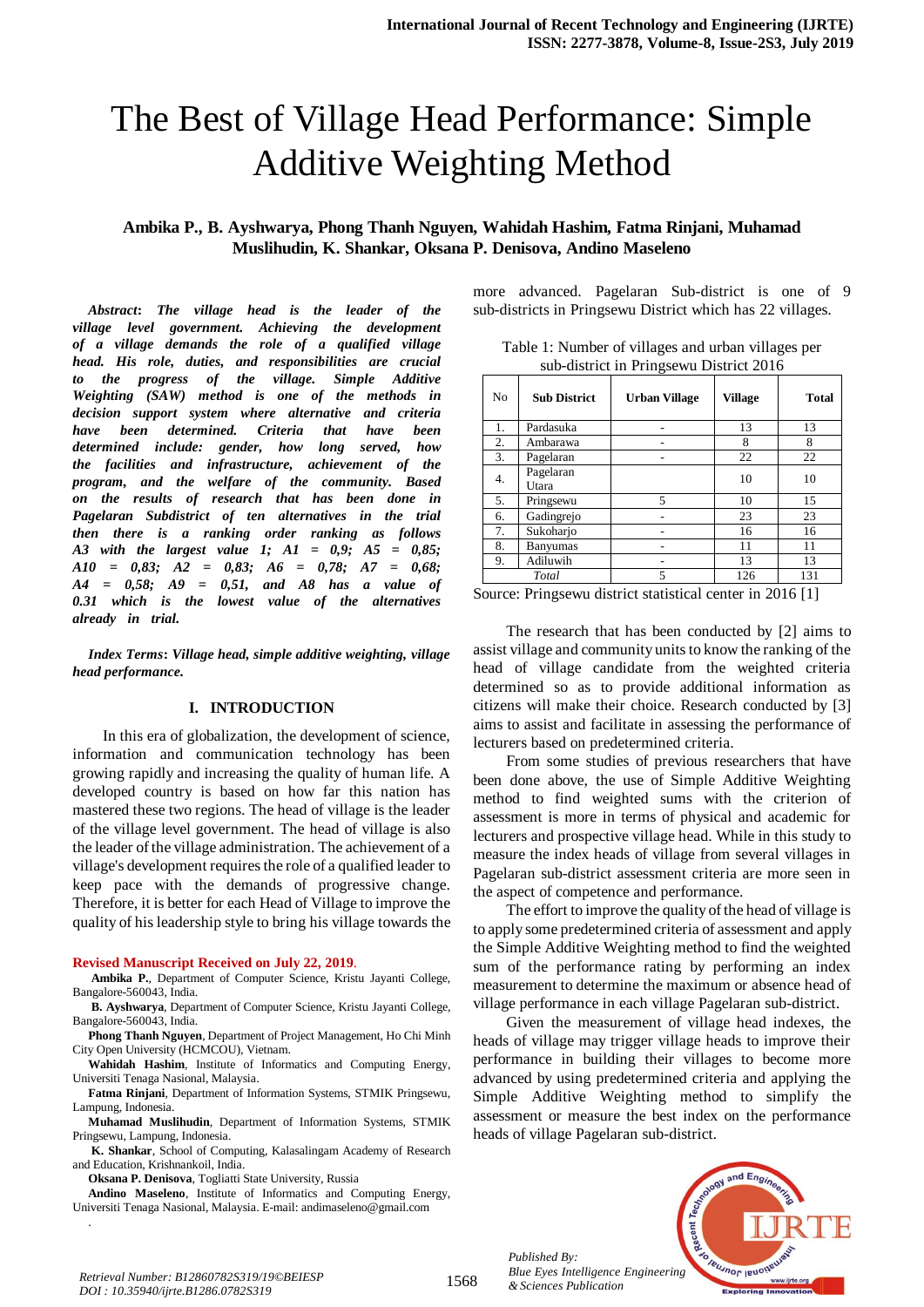#### **II. THEORETICAL REVIEW**

#### **A. Decision Support System**

Decision Support System (DSS) is a system to support decision makers to solve and solve semi-structured problems. DSS aims as a tool for decision-makers to expand their abilities, but not to replace their judgments[4]. Man and Watson propose Decision Support System is an interactive system that helps decision makers through the use of semi-structured and unstructured data and decision models [5]. Proposes that the types of decisions are grouped into two kinds, one of which is the first programmed decision, this decision is related to a known issue, and the decision making is routine and scheduled. The second the decision is not programmed, this decision is new because it deals with new problems and can be said with a fairly complicated problem [6][7].

There are three components of decision support system that is the first is data management serves as a provider of data required by the system. The second management model through the base management model does a good interaction with the user interface to get commands from the data management to get the data to be processed. The third user interface is the most important component in the decision support system because it works to interact between users with the system, either to enter information to the system and display information to the user[8].

#### **B. Fuzzy Multiple Attribute Decision Making**

Fuzzy Multiple Attribute Decision Making (FMADM) is a method to determine the weight value in each attribute, and then proceed into the ranking process that will select the alternatives already given[9][10]. Basically, there are three kinds of approaches for finding attribute weights; they are subjective approach, objective approach and integration approach. Between subjective and objective, each has its own way of determining the weight value of each alternative. In a subjective approach, the weighted value is determined by the subjectivity of the decision-makers, so that several factors in the alternative ranking process can be freely determined. As for the objective approach, the weighted value is mathematically calculated so that it ignores the subjectivity of the decision maker. There are several methods that can be used for FMADM completion, among others  $[11][12]$ :

a. *Simple Additive Weighting* (SAW)

b. *Weighted Product* (WP)

c. ELECTRE

d. *Technique for Order Preference by Similarity to Ideal Solution* (TOPSIS)

e. *Analytic Hierarchy Process* (AHP)

#### **C. Head of Village**

The head of village is the leader of the village level government and as the leader of the village administration. The head of village is the person responsible for his village to bring his village towards a more advanced; teaching his community to become an active person, hence the performance assessment of village heads is conducted. The village head who has established criteria of gender, has been held for a long time as a head of village, judged by the existing facilities and infrastructure of each village, the achievement of the program from the national family planning program and its target and realization of the UN, in terms of community welfare [13].

## **III. RESEARCH METHODS**

#### **A. Simple Additive Weighting Method**

Simple Additive Weighting is a weighted sum method with the basic concept of seeking the weighted sum of performance ratings on each alternative on each attribute[14][15][16]. Simple Additive Weighting completion step:

- a. Determining the criteria used as a reference in decision making, namely Ci.
- b. Specify an alternative loyal match rating on each criterion.
- c. Create a matrix.
- d.The final result is obtained from ranking results.

$$
= \begin{cases} \frac{X_{ij}}{\text{Max } X_{ij}} \\ \frac{1}{\text{Min } X_{ij}} \\ \frac{X_{ij}}{\text{min } X_{ij}} \end{cases}
$$
 (1)

Information :

 $\Gamma_i$ 

Rij : normalized performance rating value

 $Xii$  : row and column matrix

Max Xii : the largest value of each criterion

Min Xij : the smallest value of faithful criteria $[17]$ 

#### **B. Weight Criteria**

In this study there are weights and criteria needed to determine the village heads who carry out their obligations in earnest [18-20]. The criteria are:

- C1 : Gender
- C2 : How Long Served
- C3 : Facilities and Infrastructure
- C4 : Program Achievement
- C5 : Community Welfare

## **IV. RESULTS AND DISCUSSION**

## **A. Calculation of Criteria Weights**

The method of calculation of simple additive weighting method is the result of the process of inputting the data of village head that has been changed based on the weight of the criteria that have been determined through the calculation process.

| Tabel 2 Gender Criteria |       |  |
|-------------------------|-------|--|
| Gender                  | Value |  |
| Woman                   | 04    |  |
| Man                     | () X  |  |

Tabel 3. Criteria How Long Have Been officiate

*& Sciences Publication* 

*Published By:*

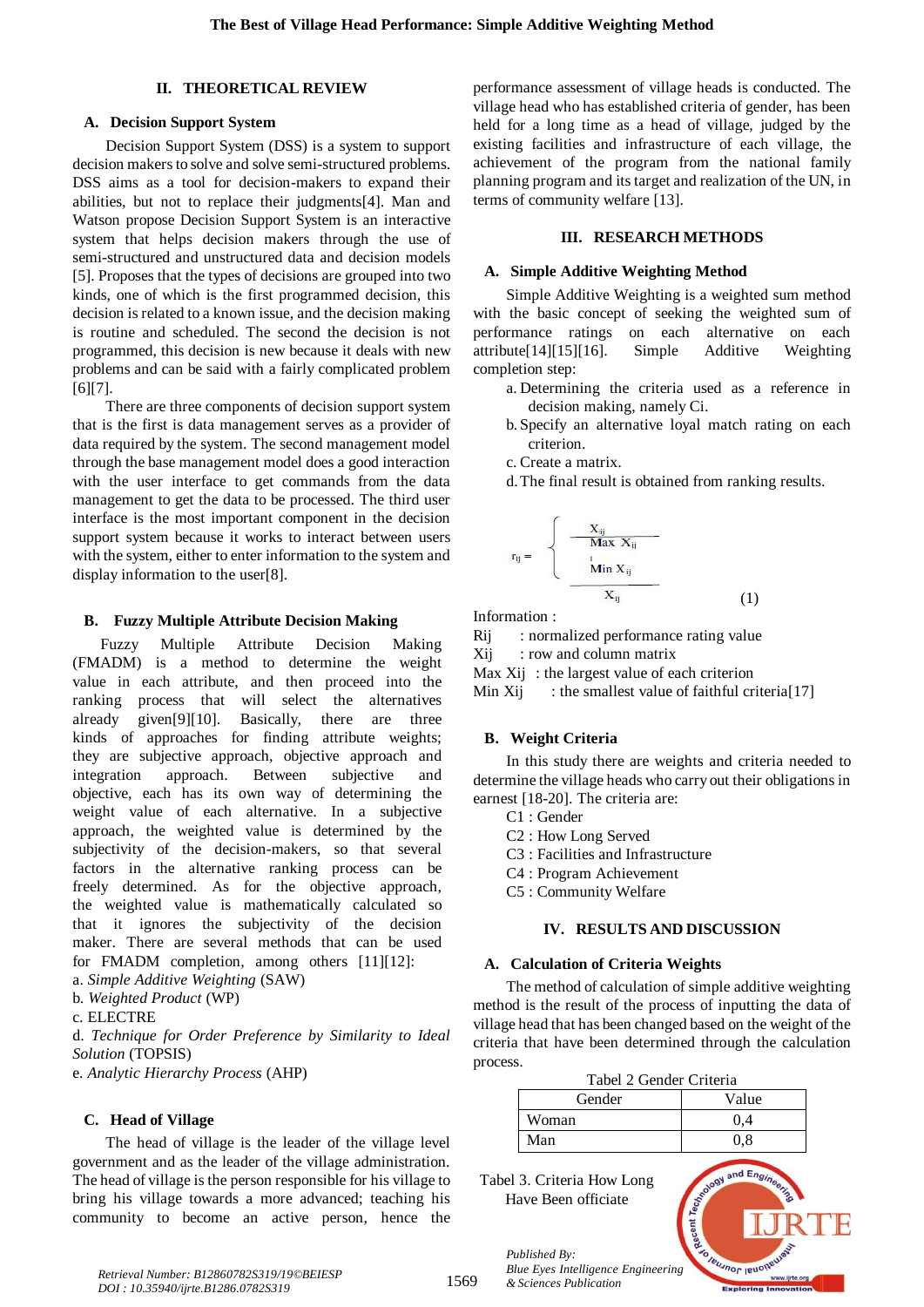## **International Journal of Recent Technology and Engineering (IJRTE) ISSN: 2277-3878, Volume-8, Issue-2S3, July 2019**

| Long     | Value |
|----------|-------|
| 1-2 Year | 0,2   |
| 2-3 Year | 0.4   |
| 3-4 Year | 0.6   |
| 4-5 Year | 0.8   |
| 5-6 Year |       |

Table 4. Criteria for Facilities and Infrastructure

| Facilities and Infrastructure | Value |
|-------------------------------|-------|
| Not good                      | 0.2   |
| Good enough                   | 0.6   |
| Good                          | 0.8   |
| Very good                     |       |

|  |  | Table 5. Program Achievement Criteria |  |
|--|--|---------------------------------------|--|
|--|--|---------------------------------------|--|

| Program Achievement | Value |
|---------------------|-------|
| Less Match          | 0.2   |
| Simply Match        | 0.6   |
| Corresponding       | 0.8   |
| Very Match          |       |

Table 6. Criteria for Community Welfare

| <b>Community Welfare</b> | Value |
|--------------------------|-------|
| Very low                 | 0,2   |
| Low                      | 0,4   |
| Enough                   | 0,6   |
| High                     | 0,8   |
| Very high                |       |

Table 7. Weight Each Criterion

| Value |
|-------|
| 0,10  |
| 0,20  |
| 0,25  |
| 0,20  |
| 0,25  |
|       |

From the existing criteria and then weighted then made variables that will be converted into fuzzy numbers that weight the value as follows:

1. Very low  $(SR) = 0$ 

- 2. Low  $(R) = 0.2$
- 3. Medium  $(S)=0.4$
- 4. Middle  $(T1) = 0.6$
- 5. Height  $(T2) = 0.8$
- 6. Very high  $(ST) = 1$

To get the variable is made a graph in figure 1:



Alternative names of village heads:  $A1 =$  Sudiyono (Patoman)

- A2 = Hariyono (Panutan)
- $A3 = \text{Mahrom}$  (Pagelaran)
- $A4 =$ Maniso (Gemaripah)
- A5 = Surono (Gumukmas)
- A6 = Wagiman (Gumukrejo)
- $A7 = I \text{small}$  (Bumiratu)
- A8 = Burhanudin, ST (Sukawangi)
- A9 = Darman (Ganjaran)
- A10 = Supriyono (Karangsari)

Table 8. Weighting each Alternative Criteria

| Alternativ | C <sub>1</sub> | C <sub>2</sub> | C <sub>3</sub> | C <sub>4</sub> | C <sub>5</sub> |
|------------|----------------|----------------|----------------|----------------|----------------|
| e          |                |                |                |                |                |
| A1         | 0,8            | 0.8            | 0,8            | 0,6            | 0,8            |
| A2         | 0,8            | 0.8            | 0.8            | 0,6            | 0,6            |
| A3         | 0,8            | 0,8            | 1              | 0,8            | 0,8            |
| A4         | 0,8            | 0,8            | 0,2            | 0,2            | 0,6            |
| A5         | 0,8            | 0,8            | 0.6            | 0,6            | 0,8            |
| A6         | 0,8            | 0.6            | 0.6            | 0,8            | 0,6            |
| A7         | 0,8            | 0,2            | 0,8            | 0.6            | 0,6            |
| A8         | 0,8            | 0,2            | 0,2            | 0,2            | 0,2            |
| A9         | 0,8            | 0.6            | 0.6            | 0,2            | 0,2            |
| A10        | 0,8            | 0,8            | 0,6            | 0,8            | 0,6            |

## **B. Calculation**

**Normalization for Each Matrix**

Kriteria Benefit (C1,C2,C3,C4,C5)  $Rii = (Xij/max \{Xij\})$  (2)

From column C1 the maximum value is 0.8 then each row column A is divided by the maximum value of column C1.

R1,  $1 = 0,8/0,8 = 1$ R2,  $1 = 0.8/0.8 = 1$ R3,  $1 = 0.8/0.8 = 1$  $R4, 1 = 0.8/0.8 = 1$ R5,  $1 = 0,8/0,8 = 1$ R6,  $1 = 0,8/0,8 = 1$ R7,  $1 = 0,8/0,8 = 1$ R8,  $1 = 0,8/0,8 = 1$ R9,  $1 = 0,8/0,8 = 1$ R10,  $1 = 0.8/0.8 = 1$ 

From column C2 the maximum value is 0.8 then each row of column A is divided by the maximum value of column C2.

 $R1, 2 = 0,8/0,8 = 1$  $R2, 2 = 0,8/0,8 = 1$ R3,  $2 = 0,8/0,8 = 1$  $R4, 2 = 0.8/0.8 = 1$ R5,  $2 = 0,8/0,8 = 1$  $R6, 2 = 0,6/0,8 = 0,75$  $R7, 2 = 0.2/0.8 = 0.25$  $R8, 2 = 0.2/0.8 = 0.25$  $R9, 2 = 0,6/0,8 = 0,75$  $R10, 2 = 0,8/0,8 = 1$ 

From column C3 the maximum value is 1 then each row of column A is divided by

> *Published By: Blue Eyes Intelligence Engineering & Sciences Publication*

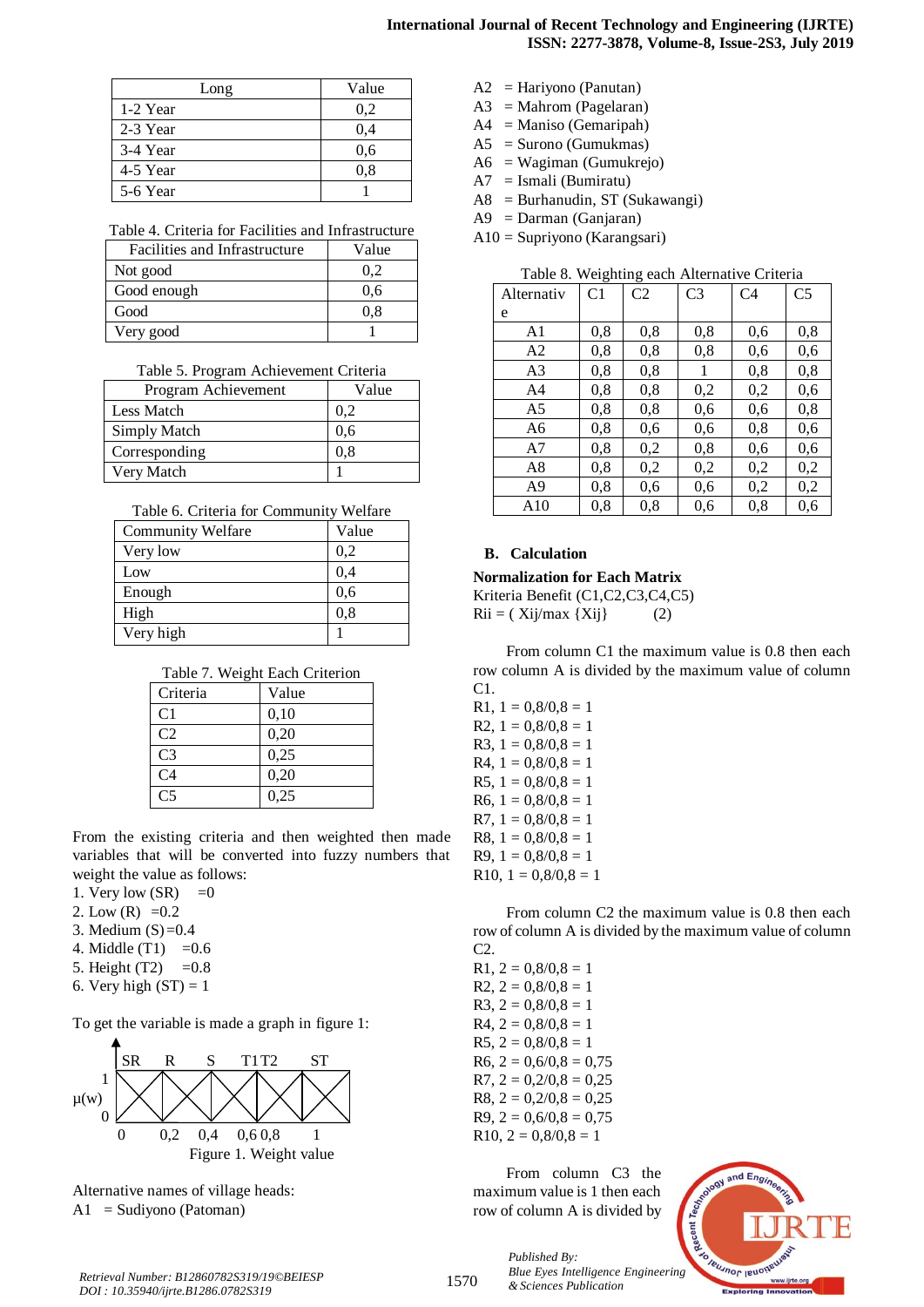the maximum value of column C3. R1,  $3 = 0,8/1 = 0,8$ R2,  $3 = 0.8/1 = 0.8$  $R3, 3 = 1/1 = 1$  $R4$ ,  $3 = 0,2/1 = 0,2$ R5,  $3 = 0.6/1 = 0.6$  $R6, 3 = 0.6/1 = 0.6$  $R7, 3 = 0,8/1 = 0,8$ R8,  $3 = 0,2/1 = 0,2$  $R9, 3 = 0,6/1 = 0,6$ R10,  $3 = 0.6/1 = 0.6$ 

From column C4 the maximum value is 0.8 then each row of column A is divided by the maximum value of column  $C<sub>4</sub>$ 

 $R1, 4 = 0.6/0.8 = 0.75$  $R2, 4 = 0,6/0,8 = 0,75$ R3,  $4 = 0.8/0.8 = 1$  $R4$ ,  $4 = 0,2/0,8 = 0,25$  $R5, 4 = 0,6/0,8 = 0,75$  $R6, 4 = 0,8/0,8 = 1$  $R7, 4 = 0.6/0.8 = 0.75$  $R8, 4 = 0,2/0,8 = 0,25$  $R9, 4 = 0,2/0,8 = 0,25$  $R10, 4 = 0,8/0,8 = 1$ 

From column C5 the maximum value is 0.8 then each row of column A is divided by the maximum value of column C5.

R1,  $5 = 0.8/0.8 = 1$  $R2, 5 = 0,6/0,8 = 0,75$ R3,  $5 = 0,8/0,8 = 1$  $R4, 5 = 0,6/0,8 = 0,75$ R5,  $5 = 0,8/0,8 = 1$  $R6, 5 = 0,6/0,8 = 0,75$  $R7, 5 = 0.6/0.8 = 0.75$  $R8, 5 = 0.2/0.8 = 0.25$  $R9, 5 = 0.2/0.8 = 0.25$  $R10, 5 = 0,6/0, 8 = 0,75$ 

| Alternativ     | C <sub>1</sub> | C <sub>2</sub> | C <sub>3</sub> | C <sub>4</sub> | C <sub>5</sub> |
|----------------|----------------|----------------|----------------|----------------|----------------|
| e              |                |                |                |                |                |
| A1             | 1              | 1              | 0,8            | 0,75           |                |
| A2             | 1              | 1              | 0,8            | 0,75           | 0,75           |
| A <sub>3</sub> | 1              | 1              | 1              |                |                |
| A4             | 1              | 1              | 0,2            | 0,25           | 0,75           |
| A5             | 1              | 1              | 0,6            | 0,75           |                |
| A <sub>6</sub> | 1              | 0,75           | 0.6            |                | 0,75           |
| A7             | 1              | 0,25           | 0,8            | 0,75           | 0,75           |
| A8             | 1              | 0,25           | 0,2            | 0,25           | 0,25           |
| A <sub>9</sub> | 1              | 0,75           | 0,6            | 0,25           | 0,25           |
| A10            |                |                | 0,6            |                | 0,75           |

Table 9. Normalized Factor Results

By multiplying each column of the table by the weight of the declared criteria.

Vector weight:

 $C1 = 0.10$ 

 $C2 = 0.20$ 

 $C3 = 0,25$ 

 $C4 = 0,20$ 

 $C5 = 0.25$ 

With the equation of preference values for each alternative (Vi):

$$
V_i = \sum_{j=1}^{n} w_j r_{ij}
$$
\n(3)  
\nVi: preference value  
\nWj: rating weight  
\nRij: normalized performance rating value  
\nV1 = (1 x 0,10) + (1 x 0,20) + (0,8 x 0,25) + (0,75 x  
\n0,20) + (1 x 0,25)  
\n= 0,1 + 0,2 + 0,2 + 0,15 + 0,25  
\n= 0,9  
\nV2 = (1 x 0,10) + (1 x 0,20) + (0,8 x 0,25) + (0,75 x  
\n0,20) + (0,75 x 0,25)  
\n= 0,1 + 0,2 + 0,2 + 0,15 + 0,18

$$
\mathcal{L}^{\mathcal{L}} =
$$

= 0,83

$$
V3 = (1 \times 0,10) + (1 \times 0,20) + (1 \times 0,25) + (1 \times 0,20) + (1 \times 0,25) = 0,1 + 0,2 + 0,25 + 0,20 + 0,25 = 1
$$

 $V4 = (1 \times 0.10) + (1 \times 0.20) + (0.2 \times 0.25) + 0.25 \times 0.20)$  $+$  (0,75 x 0,25)  $= 0.1 + 0.2 + 0.05 + 0.05 + 0.18$  $= 0.58$ 

- $V5 = (1 \times 0.10) + (1 \times 0.20) + (0.6 \times 0.25) + (0.75 \times 0.25)$  $(0,20) + (1 \times 0,25)$  $= 0,1 + 0,2 + 0,15 + 0,15 + 0,25$  $= 0.85$
- $V6 = (1 \times 0.10) + (0.75 \times 0.20) + (0.6 \times 0.25) + (1 \times 0.25)$  $(0,20) + (0,75 \times 0,25)$  $= 0.1 + 0.15 + 0.15 + 0.20 + 0.18$  $= 0.78$
- $V7 = (1 \times 0.10) + (0.25 \times 0.20) + (0.8 \times 0.25) + (0.75 \times 0.25)$  $(0,20) + (0,75 \times 0,25)$  $= 0.1 + 0.05 + 0.2 + 0.15 + 0.18$  $= 0.68$
- V8 =  $(1 \times 0.10) + (0.25 \times 0.20) + (0.2 \times 0.25) + (0.25 \times 0.25)$  $(0,20) + (0,25 \times 0,25)$  $= 0.1 + 0.05 + 0.05 + 0.05 + 0.06$  $= 0.31$
- $V9 = (1 \times 0.10) + (0.75 \times 0.20) + (0.6 \times 0.25) + (0.25 \times 0.25)$  $(0,20) + (0,25 \times 0,25)$  $= 0.1 + 0.15 + 0.15 + 0.05 + 0.06$  $= 0.51$

 $V10 = (1 \times 0.10) + (1 \times 0.20) + (0.6 \times 0.25) + (1 \times 0.20)$  $+$  (0,75 x 0,25)  $and Enc$  $= 0.1 + 0.2 + 0.15 + 0.2 +$ Techno 0,18  $= 0.83$ 

*Published By: Blue Eyes Intelligence Engineering & Sciences Publication*